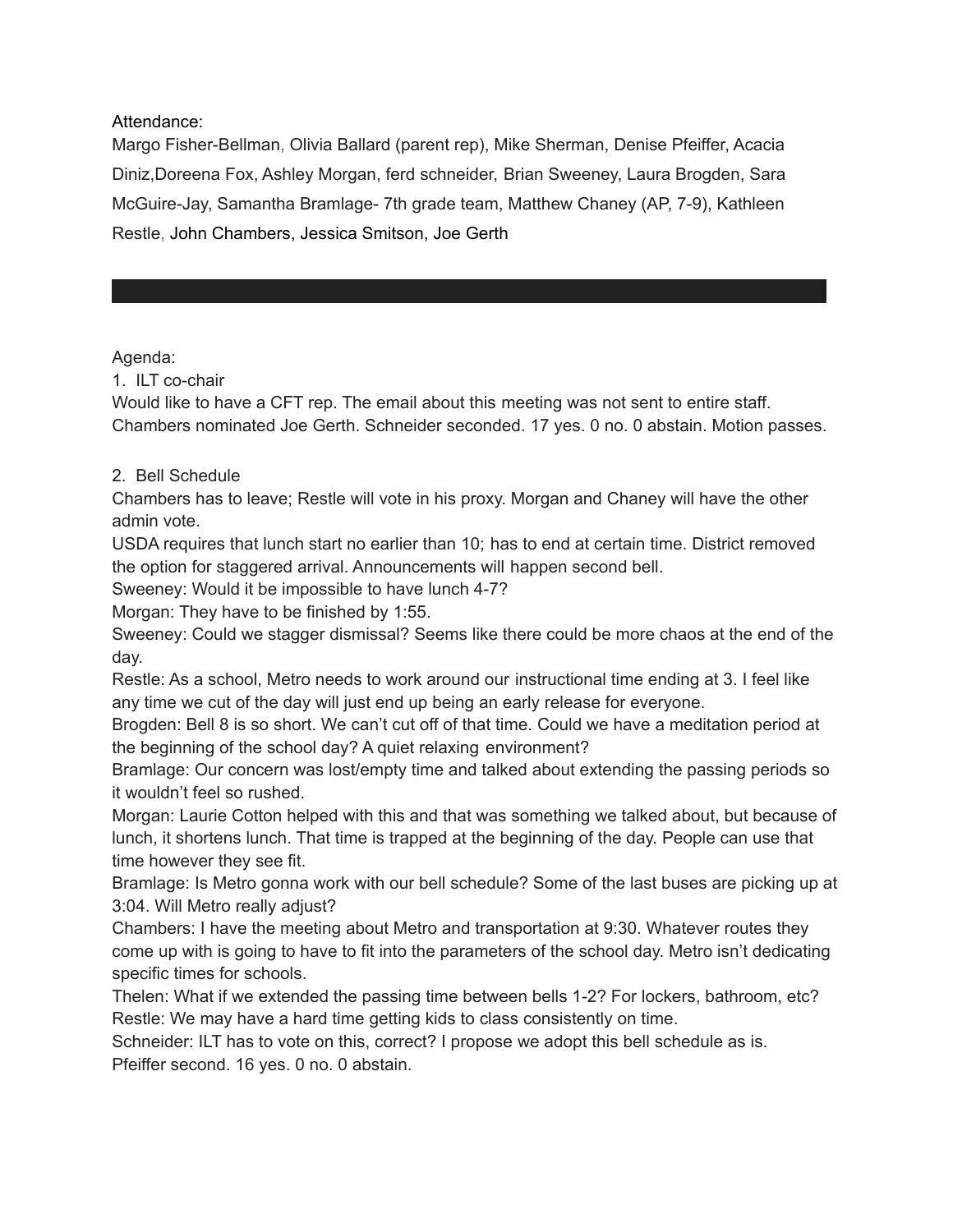## 3. Duty time

Chambers: Have gotten push back from district leadership about the additional 16 minutes of lunch. The fear from them is that there will be questions throughout the district.

Restle: Your normal duty time is 35 days. With the additional time, it's 44. That is very close to our quarter time. We could try to plan for duty to be in a classroom for a quarter. 3rd and 4th quarter are a little longer, but we think we could do this and adjust. We think this is our best school-wide solution.

Gerth: I think our days are defined in the contract. I think we'd have to vote on this. Restle: *\* of the second planning time can be used for study hall duty. Or 3 days for optional tutoring. It doesn't specify days- we take the total instructional days and divide by five. Gerth: I'll look over it, too. I just don't want a grievance coming through.

Restle: I think there was a grievance because it went over the contractual days. We will figure out the days, even if we have to move kids to the gym with non-teacher supervision.

Schneider: Move forward with the study hall plan you just proposed. That still gives us 35 days to worry about some of this other stuff on the back end. Do we have to vote on this?

Gerth: I would strongly think so.

Schneider: What is the title of the proposal?

Restle: Let's call it study hall duty plan

Gerth: Before we vote, can we have something written up? I get that we want to move forward, but we can't vote on something that hasn't been proposed.

Restle: Could the BR's take a good look at this as soon as possible

Pfeiffer: We could carry over days from first and second quarter into 3 and 4 to alleviate the problem.

Chaney: We can look at that. We wanted it to make sense to the teacher that X quarter is their duty for ease of scheduling. We can look at carry over days.

Pfeiffer: 4th quarter gets crazy and lax.

Restle: Proposal: Add 16 minutes to the duty time, which extends SH duty time from 35 days to 44. This time allows us to schedule SH duty in teacher classrooms for a quarter. The commitment to the faculty would be to not extend the duty time beyond 44 days. Students who

are not able to be scheduled into teacher classrooms will go to larger overflow areas.

Schneider: I would like this committe to vote on this proposal. Pfeiffer second.

17 yes. 0 no. 0 abstain.

Gerth: I will continue to look into this to make sure it's contractual.

Schneider: I move that we end the meeting.

Brodgen: Are the vending machines gonna be open or not?

Morgan: There isn't a lot of information about food in our safety plan.

Restle: Safety plan calls for 3ft distancing for lunch. We'll use the south field.

McGuire-Jay: What is happening with the tennis court?

Restle: We think that will be ready by second semester.

Sweeney: Have you thought about the ramifications of kids having extra time (in terms of movement)?

Restle: There is gonna be some nice downtime about the kids, but we're gonna have to be consistent about this.